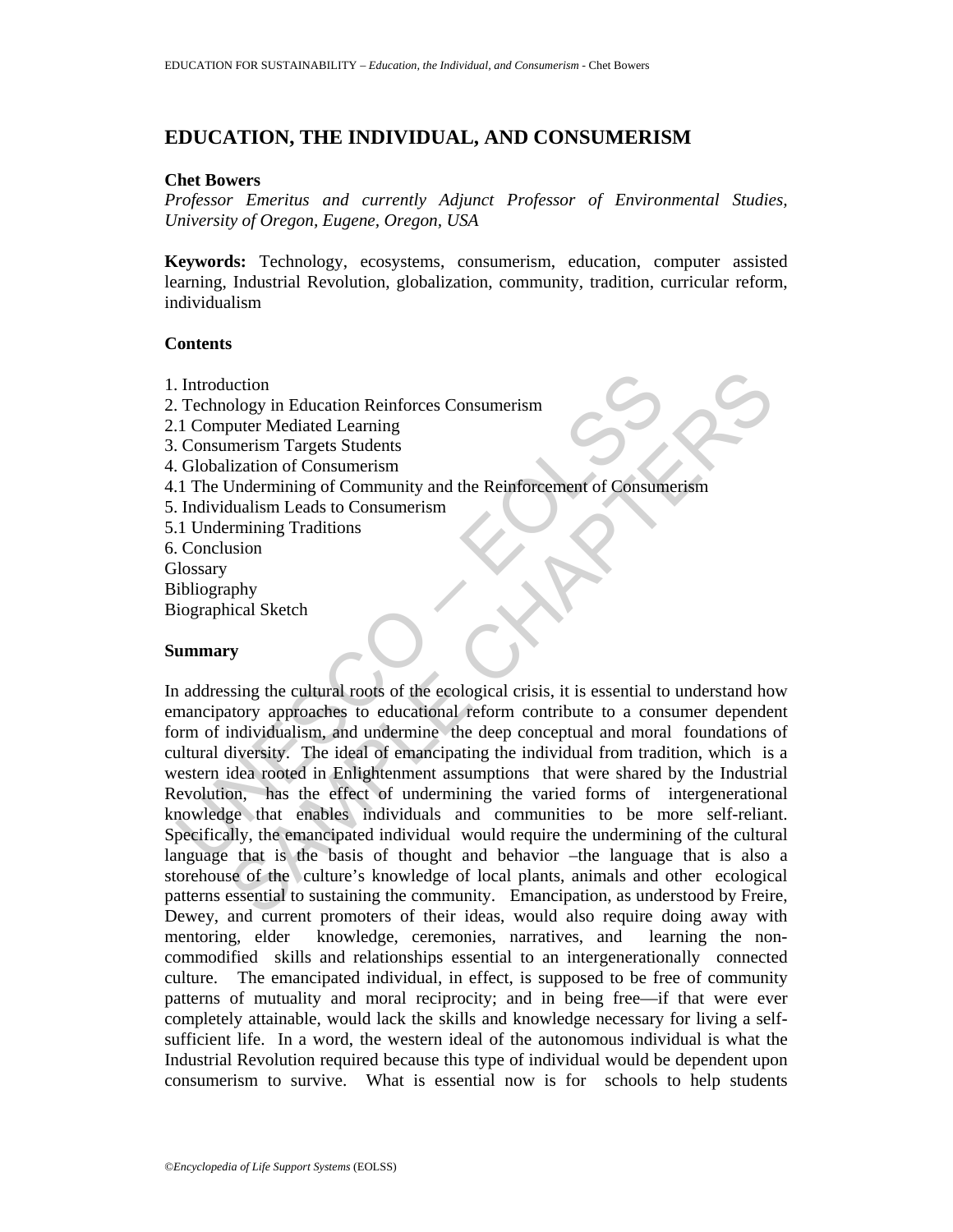distinguish between traditions that undermine community and the environment, and traditions that are the bases of: mutual aid, knowledge of how to live within the limits or possibilities of the environment, and intergenerational responsibility—including the responsibility to leave a viable environment for future generations.

## **1. Introduction**

In any discussion of how public schools and universities contribute to a consumer, technology-dependent lifestyle, it is necessary to take account of the impact of this lifestyle on the Earth's ecosystems. Enormous amounts of materials and resources are needed to sustain the modern consumer lifestyle. The average middle-class American family's yearly needs are met through the movement of some 4 million pounds of such materials and resources. This American consumer lifestyle, with its huge impact on natural systems, is now being globalized, along with the chemically disruptive technologies that support it. A visible consequence of this scale of environmental disruption can be seen in the large scale dependence of modern civilization and its economic base on fossil fuels and synthetic chemicals. Almost half of the world's GNP is said to be generated from chlorinated synthetic chemicals and the products made from them. Such a significant economic piece of the world economy cannot help but impact on the traditional functions of cultures and societies.

aterials and resources. This American consumer lifestyle, with its<br>atural systems, is now being globalized, along with the ehem<br>chnologies that support it. A visible consequence of this scale<br>chronogies that support it. A and resources. This American consumer lifestyle, with its huge impact of systems, is now being globalized, along with the effemically disruptive in can be seen in the large scale dependence of this scale of environmental Indeed, there is a merging of cultural forces that are undermining the symbolic traditions of cultures and societies that have not, except for their elite and generally western educated classes, relied upon consumerism and western technologies to meet daily needs. The current practice of transforming research findings in the biological sciences into totalizing explanations of the genetic and evolutionary basis of human behavior and values, as well as the global spread of western media and computer networks, are fast eroding these belief systems. Corporations view these trends in terms of increasing profits and market share, while environmentally responsible scientists report changes in ecosystems that are on a scale that exceed the capacity of most countries' economic, technological, and political ability to reverse.

In the context of these diverging trend lines, where the rapid rise in consumerism is matched by an equally rapid decline in the life supporting capacity of natural systems, the cultural trends reinforced in public schools and universities become especially important. When public education first became available in the 19<sup>th</sup> century it was justified on a variety of grounds. It was claimed that schooling would foster a literate population and thus the prospects of democracy. It was also justified on the grounds that universal education was necessary to create an educated and adaptable work force. Historically, the rhetoric was often the expression of lofty idealism, but the more formative influence on education came from the growing dominance of the industrial mode of production. The factory system of organization, with its hierarchy of surveillance and need for rote learning, was clearly visible in the Lancaster model of the classroom that existed in nineteenth century England.

Although the development of public schools varied from country to country, they all have been shaped by how the needs of the work place have been understood. Until recently in North America, the design of school buildings served as visual metaphors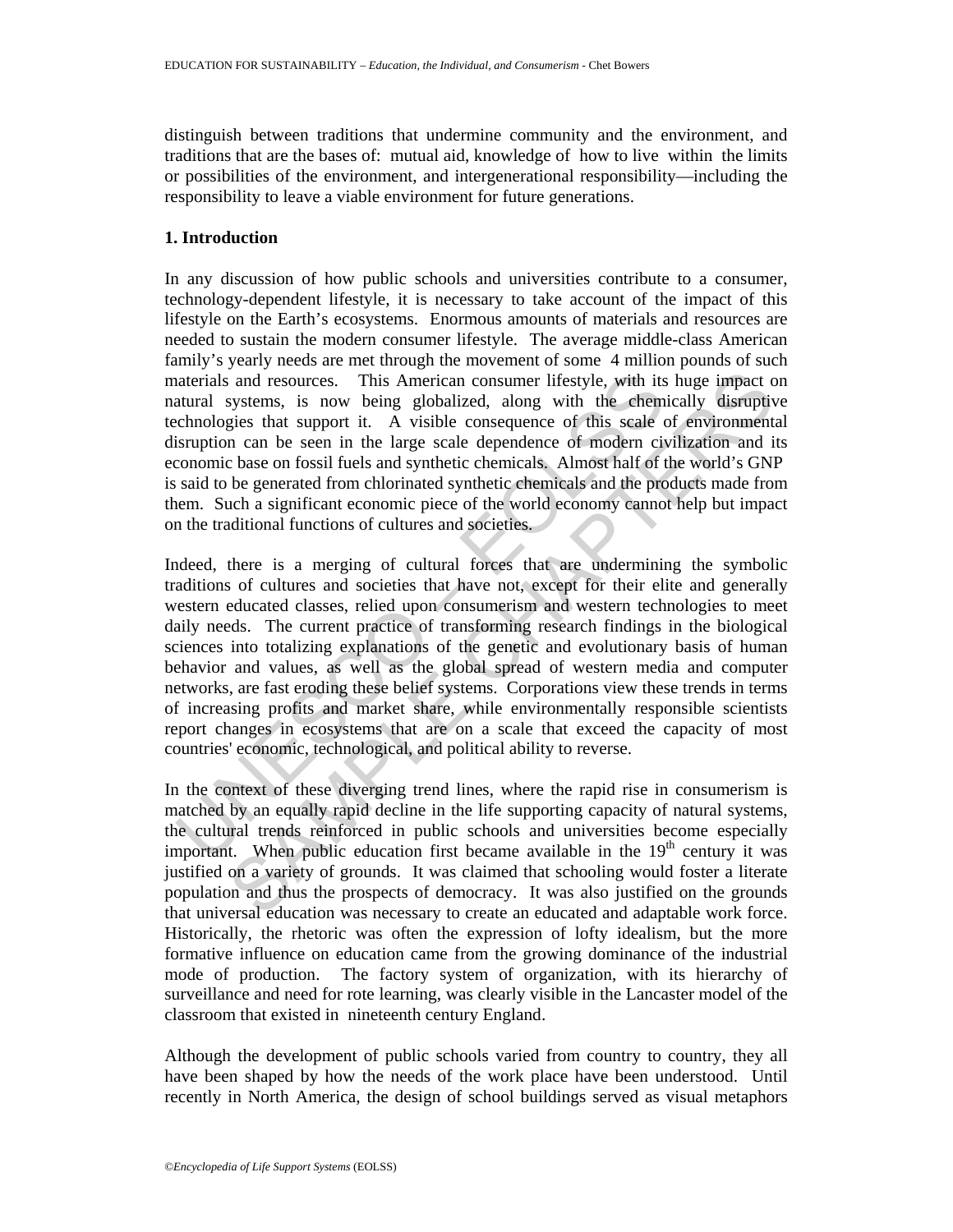that schooling was preparation for a life of work in the factory. The organization of the curriculum still performs the stratification process that separates students who possess the potential for a life of mental work from those who are to be educated in the trades and service sector. Other patterns that continue to prepare students for the workplace include learning to organize experience in terms of the clock, following orders of a superior, working for a grade--all of which have their counterparts in the work environment.

## **2. Technology in Education Reinforces Consumerism**

Computers have led to changes in the workplace where the controlling influence of the clock and the ability to carry out a task designated by a supervisor are not as universal as they once were. Public schools and universities are, in turn, beginning to reflect these basic changes in the workplace. Computer mediated learning is changing the role of the teacher, and is overcoming the traditional separation of the student from the outside world. Just as computers allow corporate employees to communicate on a worldwide basis, students can now access information and communicate on a similar basis. But computers have not severed the traditional connections between the classroom and the workplace; rather, they have made the connections more "seamless", to use a metaphor that supposedly describes the dominant characteristic of the Information Age. Students learn to ignore the forms of knowledge, skills, and patterns of face-to-face communication that cannot be digitalized; which happens to be the basis of less consumer dependent communities.

s they once were. Public schools and universities are, in turn, begase basic changes in the workplace. Computer mediated learning is the teacher, and is overcoming the traditional separation of the traditional schaige that once were. Public schools and universities are, in turn, beginning to reflectio changes in the workplace. Computer mediated learning is changing the role conductor, and is overcoming the traditional separation of the stude At the same time, the computer reinforces the pattern of thinking now required in the digital phase of the Industrial Revolution. That is, the use of computers reinforces the experience of being an autonomous individual who constructs knowledge based on subjective judgments and interests. The use of computers also reinforces viewing language as a conduit for communicating objective information and data, as well as experiencing time (how we fit into the continuum that connects the past and future) from the perspective of the subjective moment, and valorizing print based communication as more reliable than embodied forms of knowing and face-to-face communication. This mind set is conditioned not to be aware of how the language appearing on the computer screen encodes the metaphorically based thought patterns of a specific cultural group, thus further marginalizing the awareness that there are other cultural ways of knowing. In spite of the vast amount of data that can be accessed, and the ability to communicate with people in other parts of the world on a near instantaneous basis, the computer cannot reproduce how time is experienced in other cultures; nor can it reproduce the experience of moral reciprocity and intergenerational connectedness essential to viable communities. In effect, the computer contributes to a pattern of thinking that was a prominent feature of the Industrial Revolution; namely, thinking which reinforces the notion that differences in ways of knowing can be attributed to different stages in the evolutionary process that all cultures go through. Given this evolutionary framework, computer technology is assumed to represent the most advanced stage of technological development. Thus, undermining the traditions of other cultures is simply part of the process of helping them to catch-up with the more advanced cultures.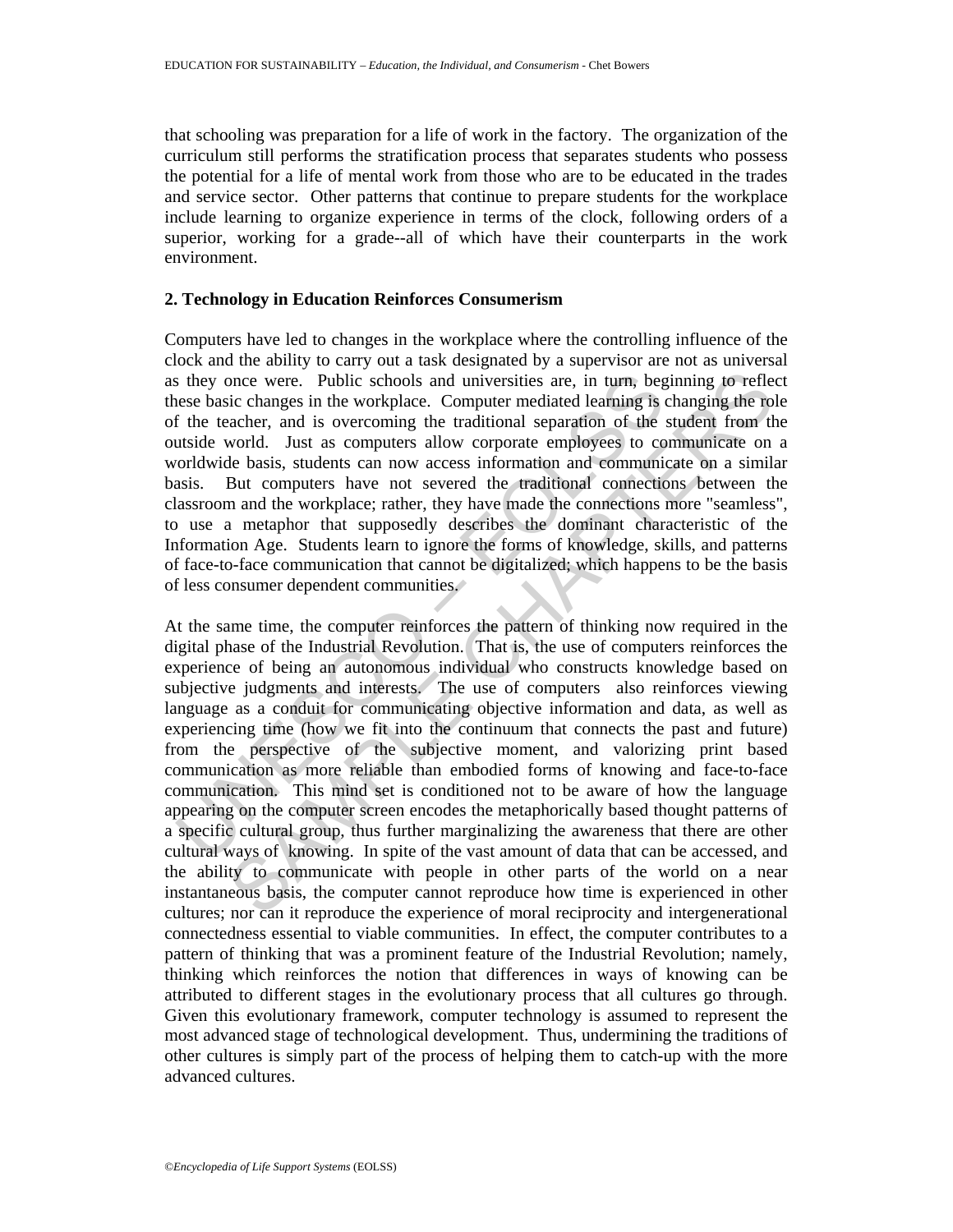### **2.1 Computer Mediated Learning**

There are other connections between computer mediated learning and the Industrial Revolution that can best be understood in terms of one of the main features of the industrial process--namely, its capacity to produce goods on a massive scale that, in turn, require an equally massive number of consumers. Just as the mode and scale of industrial production turned the environment and labor into a commodity, it has extended the commodification process into nearly every facet of life. Computers have added a whole new dimension by bringing the genetic basis of Nature into the industrial process. They also have expanded the ability of producers and even universities to reach new "markets." In terms of computer mediated learning, they have made such basic aspects of human experience as thought and communication dependent upon the ability to pay for the computer, the internee service, and the constant stream of computer upgrades. This is not to say that computers are solely responsible for the commodification of public schools and universities. Universities, in particular, have been taking on the characteristics of a corporation since the expansion of higher education following World War II.

bility to pay for the computer, the internee service, and the computer upgrades. This is not to say that computers are solely resommendification of public schools and universities. Universities, in momendification of publi by pay for the computer, the internee service, and the constant stream correlation of public schools and universities. Universities, in particular, having on the characteristics of a corporation since the expansion of high While there are many beneficial uses of computers, they also create new forms of dependencies--particularly in the area of education. These dependencies range from relying upon spell-check rather than learning to spell for oneself, filling the sense of empty time by surfing the internet and participating in chat rooms, downloading rather than writing papers to meet class assignments, playing the mesmerizing interactive games that can fill hours, and following class assignments and other information that the teacher and professor wants the student to have. Even when using the computer for constructive purposes few students are aware of how they are being socialized to accept the presence of computers as though they were as natural as the air they breath. Yet this taken-for-granted attitude involves future political and economic risks that few students (or adults) are aware of. Every use of the computer, unless it involves special software, leaves an electronic footprint that can be recovered and used in ways that are politically and economically injurious. For example, what before was considered the private aspects of a worker's life can now be electronically monitored and used as the basis of dismissal, and information about a person's genetic predisposition toward costly diseases can be known to employers. Ironically, the increasing reliance upon computers in classrooms does not involve learning about their cultural mediating characteristics, nor does it involve helping students identify the uses that should be the focus of public debate and democratic decision making. Who gains and who loses, and what are the forms of knowledge and relationships that cannot be mediated by computers, are also questions seldom, if ever, raised in the classroom.

### **3. Consumerism Targets Students**

As the above analysis points out, public schools and universities continue to reinforce the patterns of the workplace even as these patterns change in response to the introduction of new technologies. With the huge increase in marketing since World War II, classrooms and campuses have increasingly been swept up in the corporate frenzy to capture the youth market that now spends hundreds of millions of dollars. The youth market is also seen as critical to establishing brand loyalty in later years when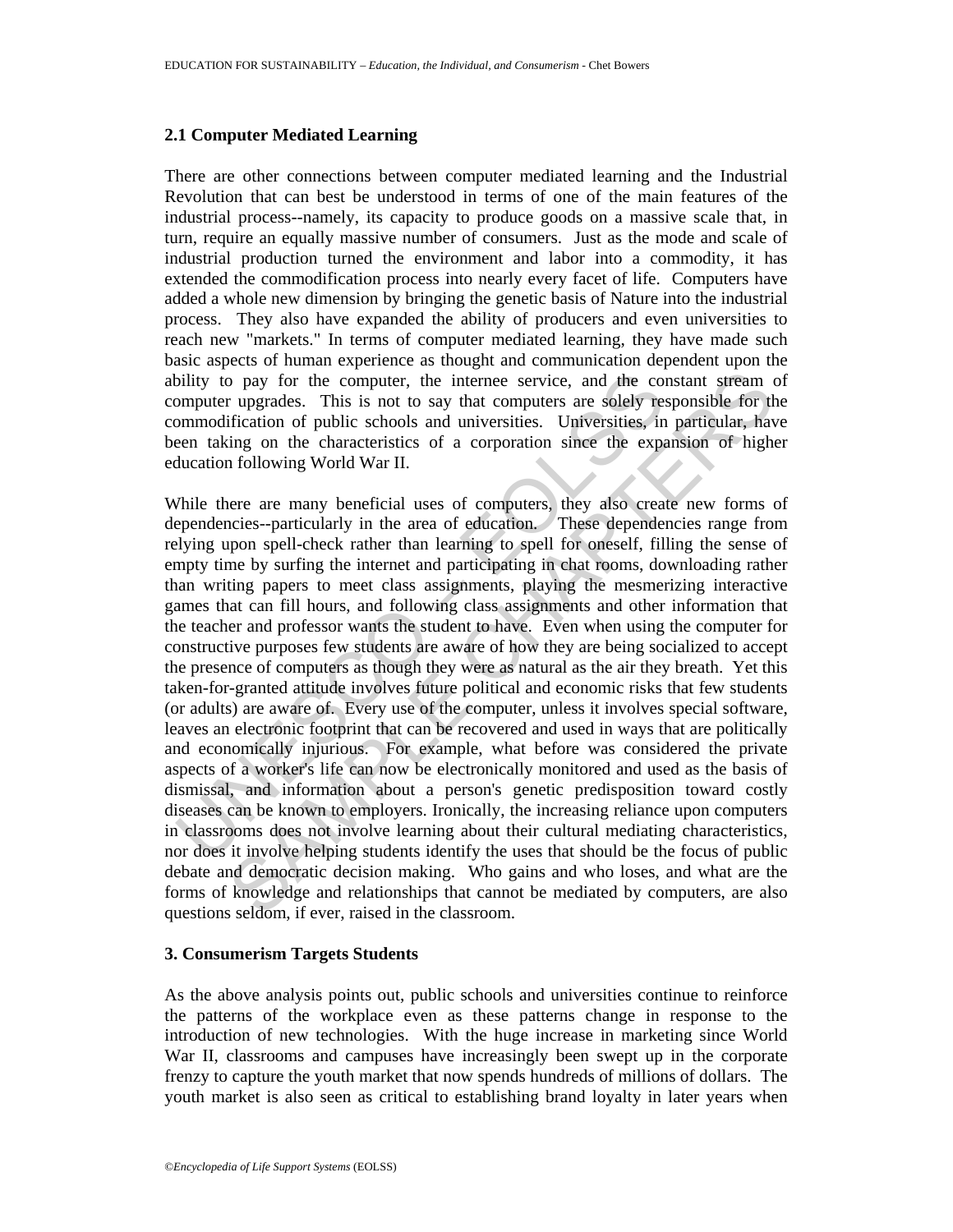increases in personal income leads to even greater purchasing power. Efforts to turn students into consumers can be seen in the marketing of clothes as status symbols, the donation of computers that will lock students into using a specific system, the logos on sports equipment and uniforms, the growing presence of fast food outlets in schools and on university campuses, and the ubiquitous presence of vending machines. The recent multi-million dollar contract signed by three Colorado school districts that gives Coca Cola the exclusive right over a ten year period to sell its products in schools no longer stands out as extraordinary--or as a morally problematic compromise of adult responsibility. The daily beaming of Channel One, with its mix of news and commercials specifically designed for student audiences, into over 12,000 middle and high schools in the United States represents yet another way corporations are attempting to shape consciousness and consumer habits. Increasingly, corporations are producing curriculum materials that purport to have educational content but also contain biased interpretations that advance their interests.

#### **4. Globalization of Consumerism**

urriculum materials that purport to have educational content but als<br>terpretations that advance their interests.<br>
Colobalization of Consumerism<br>
conically, the constant stream of "progressive" educational reforms pro<br>
ultu m materials that purport to have educational content but also contain biase<br>ations that advance their interests.<br>
lization of Consumerism<br>
y, the constant stream of "progressive" educational reforms promoted in teach<br>
n pr Ironically, the constant stream of "progressive" educational reforms promoted in teacher education programs also contribute to undermining the traditions within different cultural groups that provide non-consumer alternatives to meeting daily needs. This is ironic because many of the progressively minded teacher education professors justify their reforms on the grounds that they foster individual decision making, democracy, creativity, and empowerment. Many professors of educational studies even view themselves as critics of the growing domination of corporate values and life-shaping technologies, and would largely agree with the analysis of the commodification of formal education. The irony is in the fact that these critics share with other progressive approaches to educational reforms that same deep assumption taken for granted by the early promoters of the Industrial Revolution; assumptions that are now the basis for promoting globalization of the western consumer-dependent lifestyle.



#### **Bibliography**

- - -

Bowers, C.A. 1987. *Elements of a Post-Liberal Theory of Education.* New York: Teachers College Press [A critical examination of how liberal theories of education fail to take account of community and the environment. The ideas of Dewey and Freire are given special attention.]

\_\_\_\_\_\_\_\_\_\_. 1993a. *Education, Cultural Myths, and the Ecological Crisis: Toward Deep Changes.* Albany, NY: State University of N.Y. Press.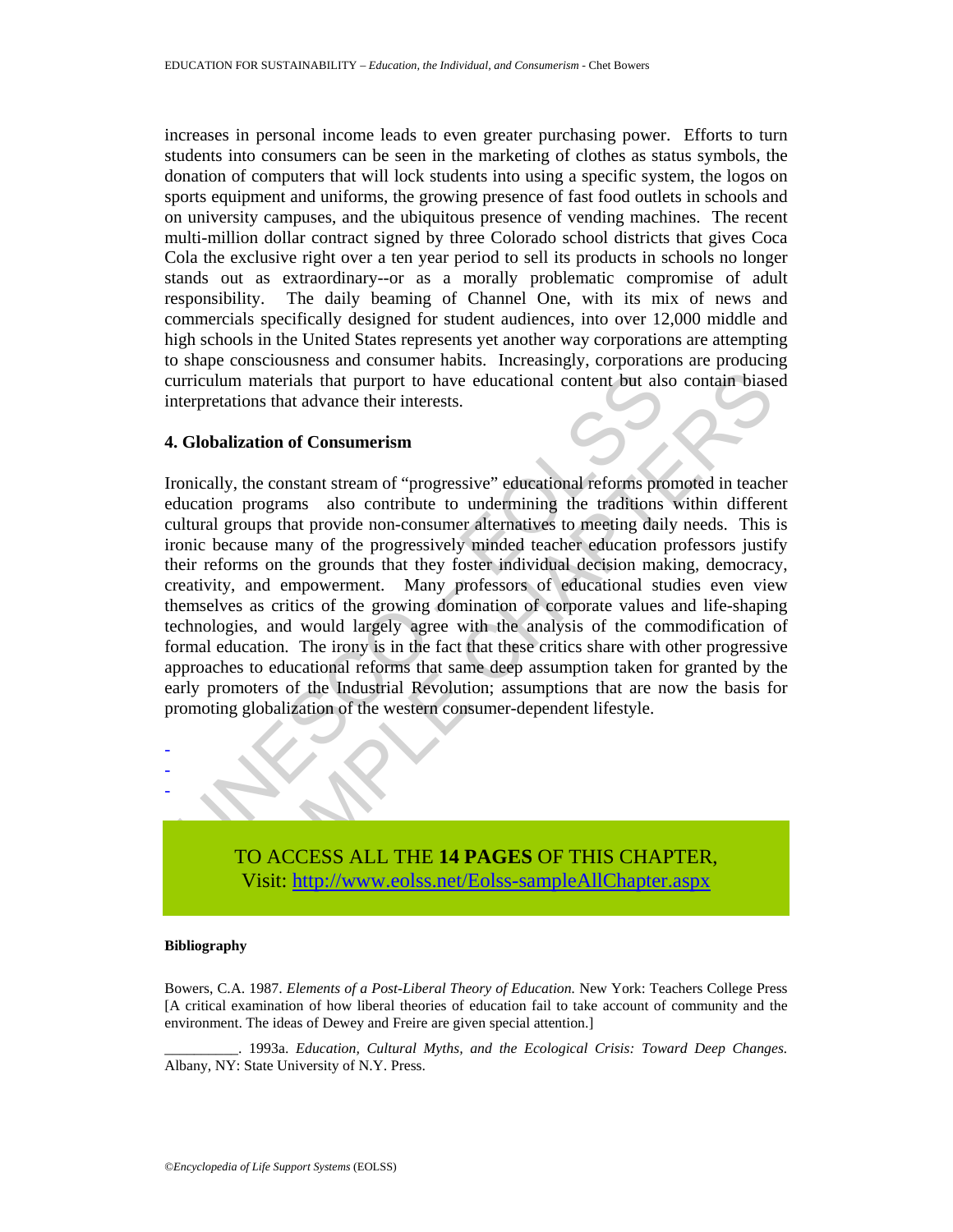[Examines how the deep conceptual patterns that co-evolved with the Industrial Revolution continue to influence how liberals and conservatives think about education. Also includes an analysis of how spiritual languages pass on ecological.]

\_\_\_\_\_\_\_\_\_\_. 1993b. *Critical Essays on Education, Modernity, and the Recovery of the Ecological Imperative.* NY: Teachers College Press. [Essays on the Western pattern of thinking implicit in Freire's pedagogy, the importance of Bateson'sIdeas to thinking about educational reform, and the cultural transforming characteristics

of computers .]

\_\_\_\_\_\_\_\_\_\_. 1995. *Educating for an Ecologically Sustainable Culture: Re-Thinking Moral Education, Creativity, Intelligence and Other Modern Orthodoxies.* Albany, NY: State University of New York Press. [Uses a deep Understanding of culture and ecology to explain what is problematic about current ways of thinking about moral education, creativity, and intelligence. Also includes a discussion of including a more complex understanding of intergenerational knowledge as part of an ecologically sustainable approach to education.]

Istainable approach to education.]<br>
1997. The Culture of Denial: Why the Environmental Movement N<br>
1997. The Culture of Denial: Why the Environmental Movement N<br>
1997. The Culture of Denial: Why the Environmental Movement \_\_\_\_\_\_\_\_\_\_. 1997. *The Culture of Denial: Why the Environmental Movement Needs a Strategy for Reforming Universities and Public Schools.* Albany:NY: State University of New Press. [A critical analysis of how universities and Public schools reinforce the forms of knowledge that create a greater dependency upon technologies and consumerism, while undermining community traditions of selfsufficiency that have a smaller ecological footprint. Also contains chapters suggesting the direction that reforming universities, including teacher education

programs, should take in order to ensure a more sustainable future.]

\_\_\_\_\_\_\_\_\_\_. 2000. *Let Them Eat Data: How Computers Affect Education, Cultural Diversity, and the Prospects of Ecological Sustainability.* Athens, GA: University of Georgia Press. [Challenges the myth that computers are a culturally neutral technology by showing the forms of knowledge and community relationships that cannot be digitized. Also makes the argument that computers are a colonizing technology, and that teachers should be more aware of the cultural assumptions embedded in educational software. There is also a chapter recommending ways of

studying technology in order to provide future citizens the knowledge necessary for democratizing technology.]

\_\_\_\_\_\_\_\_\_\_. 2001. *The Practice of an Eco-Justice Pedagogy.* Athens, GA: University of Georgia Press. (Examines the difference between social justice and eco-justice, and explains why the ideas of Freire, Dewey, Whitehead, and Prigogine lead to educational reforms still based on assumptions that do not take into account the cultural implications of environmental limits. Also contains a chapter on curriculum reforms that contribute to eco-justice.]

a new compara understanding of intergrateurational and ownedge as part of an experimental approach to education.]<br>
- 1997. The Culture of Denial: Why the Environmental Movement Needs a Strategy for Universities and Public Colborn, Theo, Dumanoski, Dianne, Myers, John Peterson. 1996. *Our Stolen Future: Are We Threatening Our Fertility, Intelligence, and Survival? A Scientific Detective Story.* NY: Dutton. [A critical analysis of current developments in reproductive toxicology and environmental health. Special attention is given to the introduction of new chemicals into the environment before their influence on natural systems is understood. The book indirectly brings the cultural assumptions underlying western science into question as ecologically problematic.]

Dewey, John. 1916. *Democracy and Education.* NY: Macmillan. [Seminal work on Dewey's philosophy of education, but it should be read with a specific set of questions in mind: Can you educate for democracy if you do not recognize other cultural groups' ways of knowing? Do ecologically sustainable cultures value and renew intergenerational knowledge in ways that Dewey did not understand?How would Dewey's theory of education change if he were to abandon his Anthropocentric way of thinking?]

\_\_\_\_\_\_\_\_\_. 1929. *The Quest for Certainty.* NY: Capricorn Books. [This is one of Dewey's most important statements on the use of the scientific mode of thinking for determining useful ideas and values. Readers should give special attention to the cultural assumptions he takes for granted, such as the linear and progressive nature of change, the anthropocentric universe, and the need to globalize what he calls the method of intelligence.]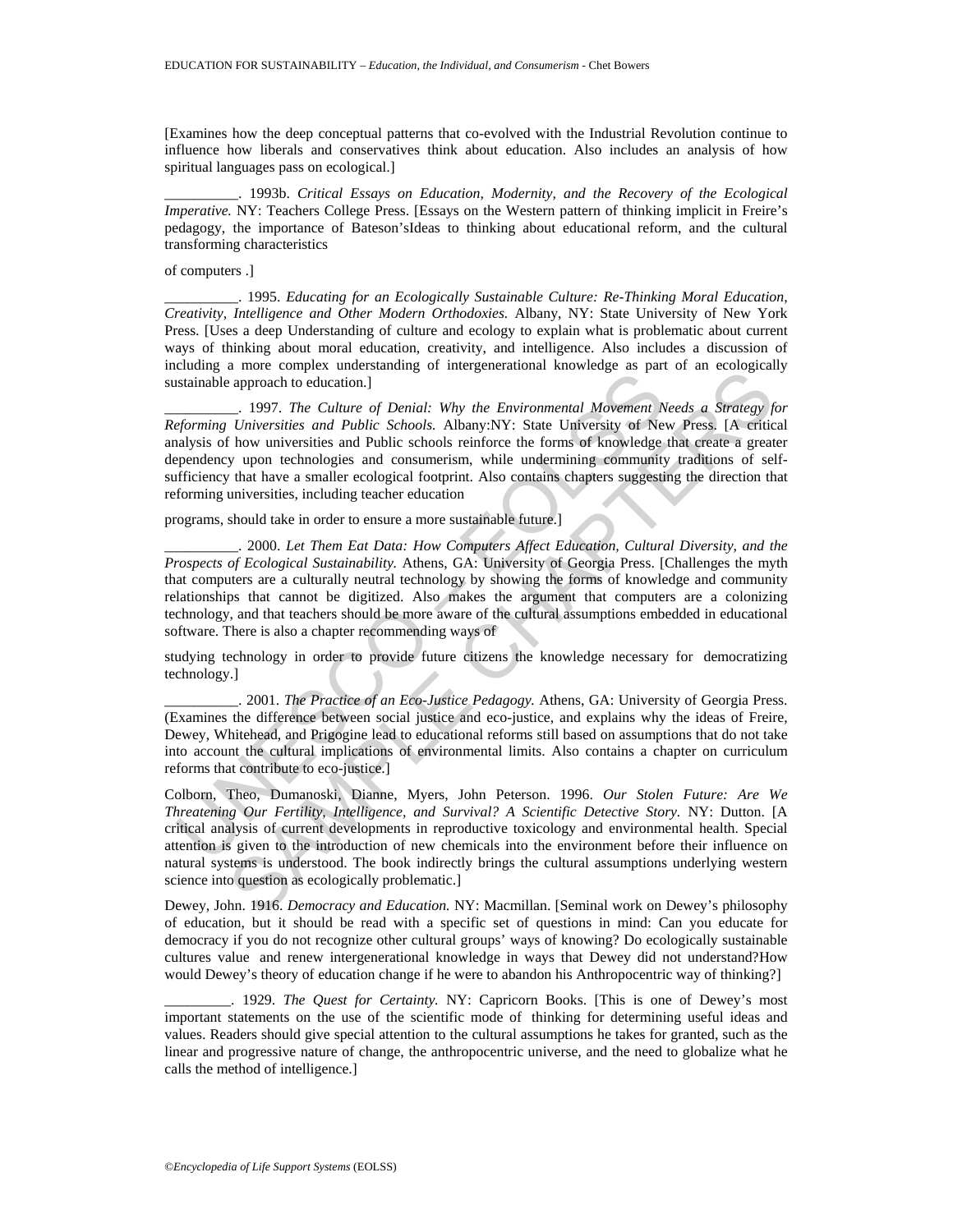Freire, Paulo. 1971. *Pedagogy of the Oppressed.* NY: Herder and Herder.[Seminal work on Freire's ideas regarding literacy and consciousness-raising. As most western readers share his western assumptions about change, Individualism, and an anthropocentric world, special attentions should be given to Freire's failure to explain how the form of individualism fostered by critical reflection can be imposed on cultures that are more community and ecologically centered without being examples of colonization. Readers should also give special attention to Freire's bias toward a literacy based form of consciousness and his rejection of the patterns of intergenerational connectedness found in oral cultures.]

Giroux, Henry. 1997. *Pedagogy and the Politics of Hope: Theory, Culture, And Schooling.* Boulder, CO: Westview Press. [Explains the importance of Universalizing a critical pedagogy approach to overturning all forms of oppression. Again, readers need to ask whether Giroux understands the profound differences in cultural ways of knowing, and whether his arguments for universalizing critical reflection carry on the colonizing tradition of western thinkers. Giroux's failure to consider the cultural implications of the ecological crisis also need to be given special attention.

Hawken, Paul, Lovins, Amory, Lovins, L. Hunter. 1999. *Natural Capitalism: Creating the Next Industrial Revolution.* Boston: Little, Brown. [Documents the ways in which traditional capitalism is being modified to take account of environmental limits. Also, documents environmental impact of traditional industrial processes, and the cultural assumptions they are based upon. The book indirectly brings out just how fare educators are behind other sectors of society in the development of ecological awareness.]

McLaren, Peter. 1989. *Life in Schools: An Introduction to Critical Pedagogy In the Foundations of Education.* NY: Longman. [Argues for using critical reflection to bring about social equality, individual freedom, and a society based on the understanding of its youngest members. Again, readers should be aware of the deep cultural assumptions that McLaren shares with the proponents of the Industrial Revolution: the autonomous individual, the progressive nature of change, an anthropocentric universe, the need to replace cultural diversity with a culture based on these western

#### assumptions.]

Sale, Kirkpatrick. 1995. *Rebels Against the Future: The Luddites and Their War Against the Industrial Revolution.* Reading, MN: Addison-Wesley. [Historical examination and contemporary significance of early resistance to the Industrial Revolution in England. The book challenges the popular misconception that the Luddites (and now neo-Luddites) are against all forms of technology by pointing out how they assessed technological innovationsin terms of their impact on community and craft knowledge.]

awken, Paul, Lovins, Amory, Lovins, L. Hunter. 1999. Natural Capitalism:<br>datarial Revolution. Boston: Little, Brown. [Documents the ways in which tracting modified to take account of environmental limits. Also, documents e Paul, Lowins, Amory, Lowins, L. Hunter. 1999. *Natural Capitalism: Creating the Nee*<br>
Revolution. Bosson: Little, Brown. [Documents the ways in which traditional capitalism<br>fifed to take account of environmental limits. A Shils, Edward. 1981. *Tradition.* Chicago: University of Chicago Press.[Examines the complexity of traditions, and clarifies the ways in which traditions change from within and form outside forces, the dangers of assuming that traditions should not change, and the need to understand the traditions that we rely upon as the basis of civil society. Shils' more complex understanding of traditions highlights how a knowledge of traditions is essential to democratizing technology and other forces that are oriented toward undermining traditions we rely upon—such as privacy (now threatened by computers), craft knowledge (undermined by the industrial process), and individual responsibility (now being explained away in terms of genetic determinism).]

### **Biographical Sketch**

**C. A. Bowers** holds a Ph. D. from the University of California, has taught at the University of Oregon and Portland State University, and was granted emeritus status in 1998. He has published more than seventy five articles, ten chapters in other books, and eleven of his own books. His most recent books include: Elements of a Post-Liberal Theory of Education (1987), The Cultural Dimensions of Educational Computing: Understanding the Non-Neutrality of Technology (1988); (with David Flinders) Responsive Teaching: An Ecological Approach to Classroom Patterns of Language, Culture, and Thought (1990); Education, Cultural Myths, and the Ecological Crisis:Toward Deep Changes (1993); Critical Essays on Education, Modernity, and the Recovery of the Ecological Imperative (1993); Educating for an Ecologically Sustainable Culture: Rethinking Moral Education,Creativity, Intelligence,and Other Modern Orthodoxies (1995); The Culture of Denial: Why the Environmental Movement Needs a Strategy for Reforming Universities and Public Schools (1997); Let Them Eat Data: